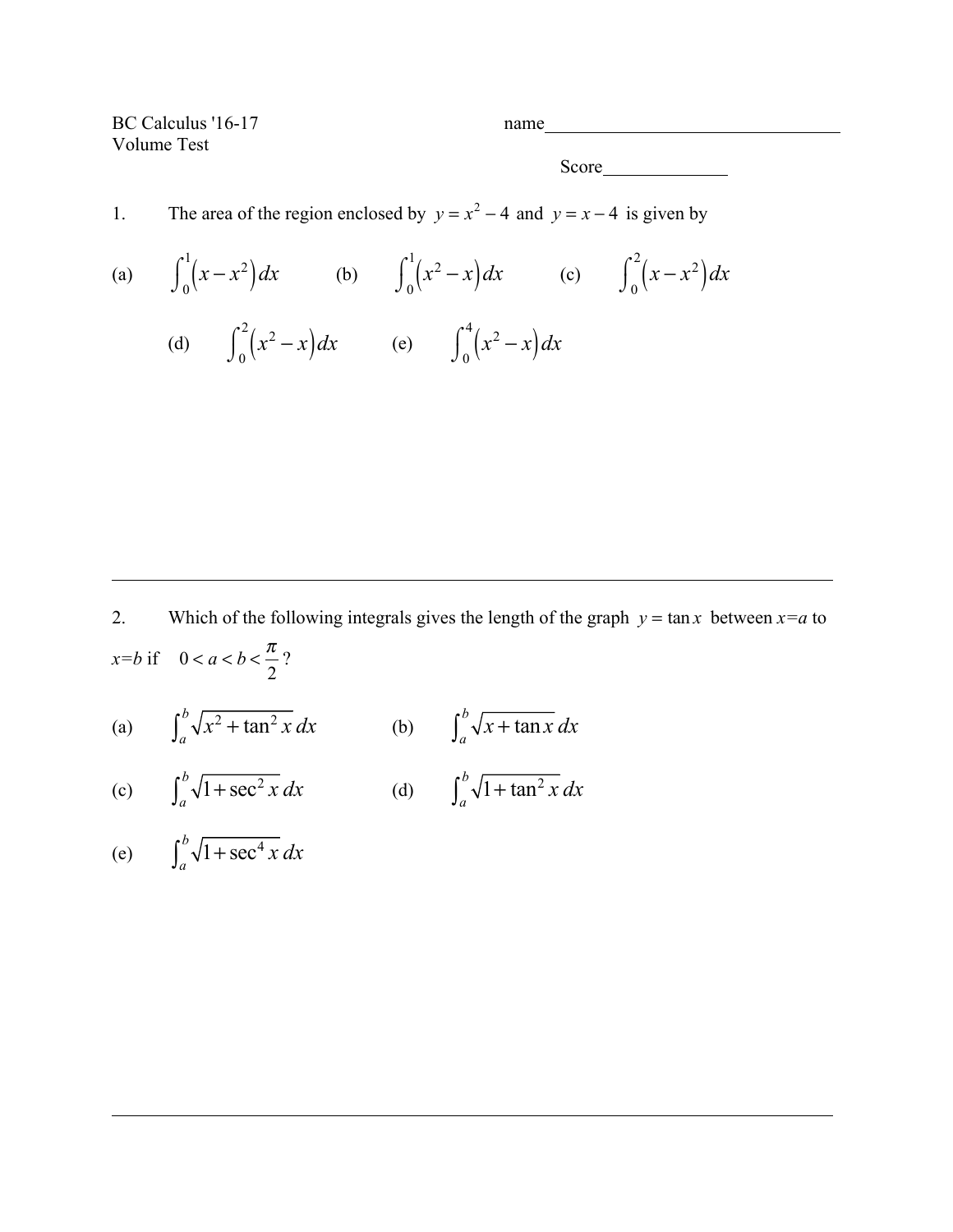3. Let R be the region in the first quadrant bounded by  $y = e^{x/2}$ ,  $y = 1$  and  $x = \ln 3$ . What is the volume of the solid generated when R is rotated about the *x*-axis?

(a) 2.80 (b) 2.83 (c) 2.86 (d) 2.89 (e) 2.92

4. A region is bounded by  $y = \frac{1}{x}$ *x* , the *x*-axis, the line  $x = m$ , and the line  $x = 2m$ , where  $m > 0$ . A solid is formed by revolving the region about the *x*-axis. The volume of the solid

(a) is independent of *m.*

- (b) increases as *m* increases.
- (c) decreases as *m* increases.

(d) increases until 
$$
m = \frac{1}{2}
$$
, then decreases.

(e) is none of the above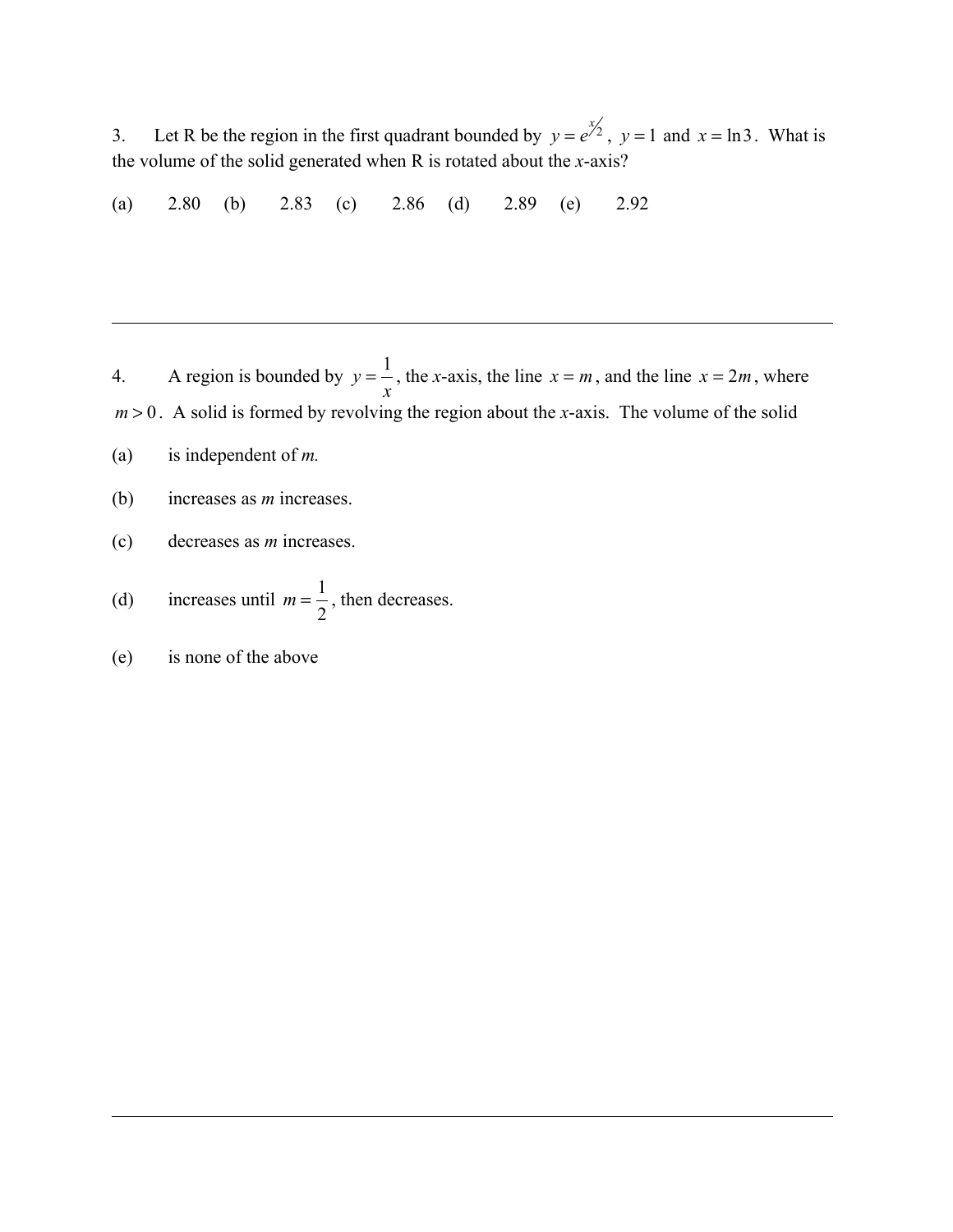5. Let R be the region in the first quadrant bounded by  $y = \sin^{-1} x$ , the *y*-axis, and  $y = \frac{\pi}{2}$ .

Which of the following integrals gives the volume of the solid generated when R is rotated about the *y*-axis?

- (a)  $\pi \int_0^{\pi/2} y^2 dy$  $\int_0^{\pi/2} y^2 dy$  (b)  $\pi \int_0^1 (\sin^{-1} x)^2 dx$ 0  $\int_0^1$  $\int$
- (c)  $\pi \int_{0}^{\pi/2} (\sin^{-1} x)^2 dx$ 0  $\int_0^{\pi/2}$  $\int$  $\int_0^{\pi/2} (\sin^{-1} x)^2 dx$  (d)  $\pi \int_0^{\pi/2} (\sin y)^2 dy$  $\int$
- (e)  $\pi \int_0^1 (\sin y)^2 dy$  $\int_0^1$  $\int$

6. The base of a solid is the region enclosed by  $y = cos x$  for  $-\frac{\pi}{2}$ 2  $\lt x \lt \frac{\pi}{a}$ 2 . If each crosssection of the solid perpendicular to the *x*-axis is a square, the volume of the solid is

(a) 
$$
\frac{\pi}{4}
$$
 (b)  $\frac{\pi^2}{4}$  (c)  $\frac{\pi}{2}$  (d)  $\frac{\pi^2}{2}$  (e) 2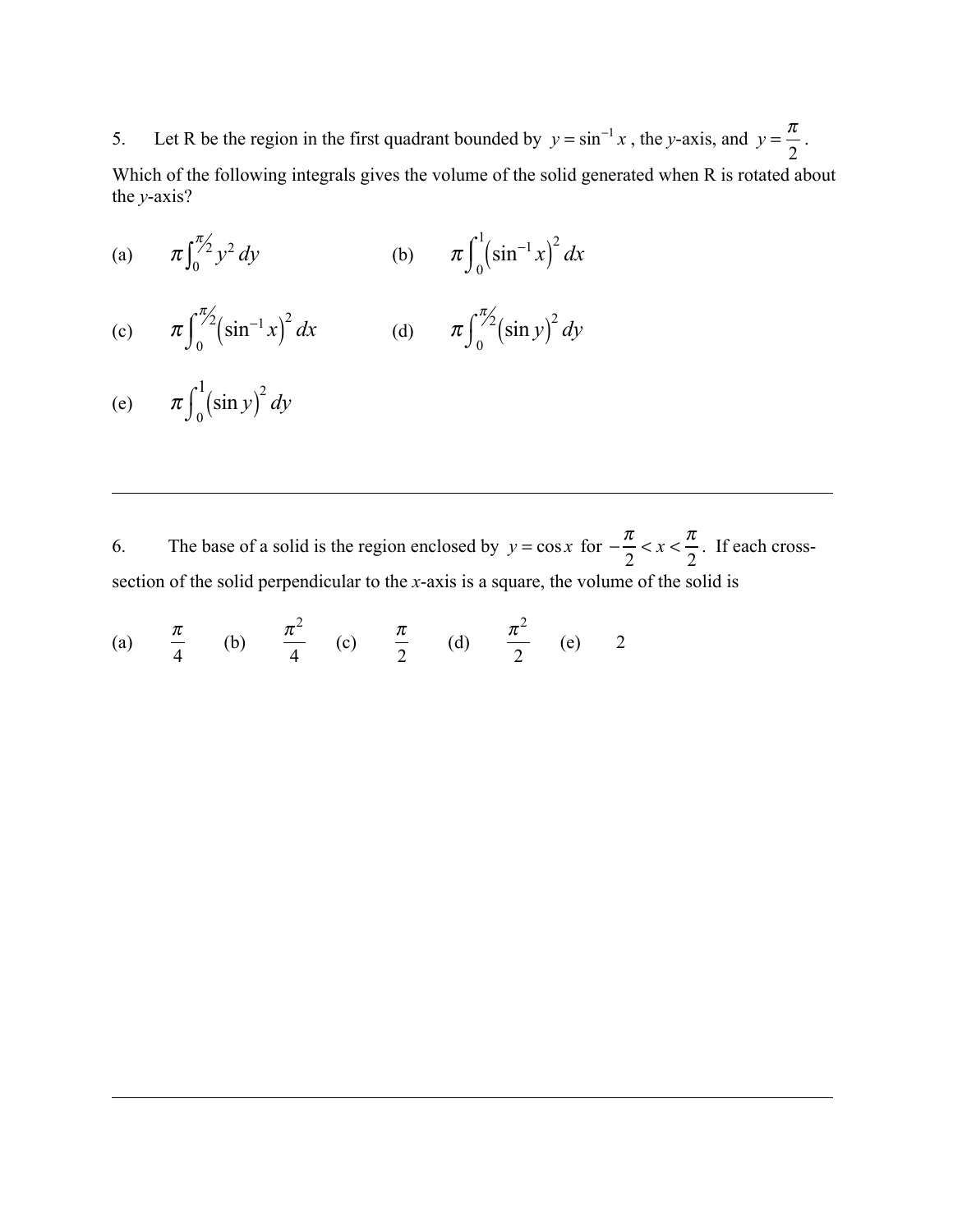7. Let *T* be the region bounded by  $y = -x^3$  and  $y = \sqrt{-8x}$ .

a) Find the volume of the solid generated when *T* is rotated about the *x* – axis. Show the anti-differentiation steps.

b) Find the volume of the solid generated when *T* is rotated about the *y* – axis. Show the anti-differentiation steps.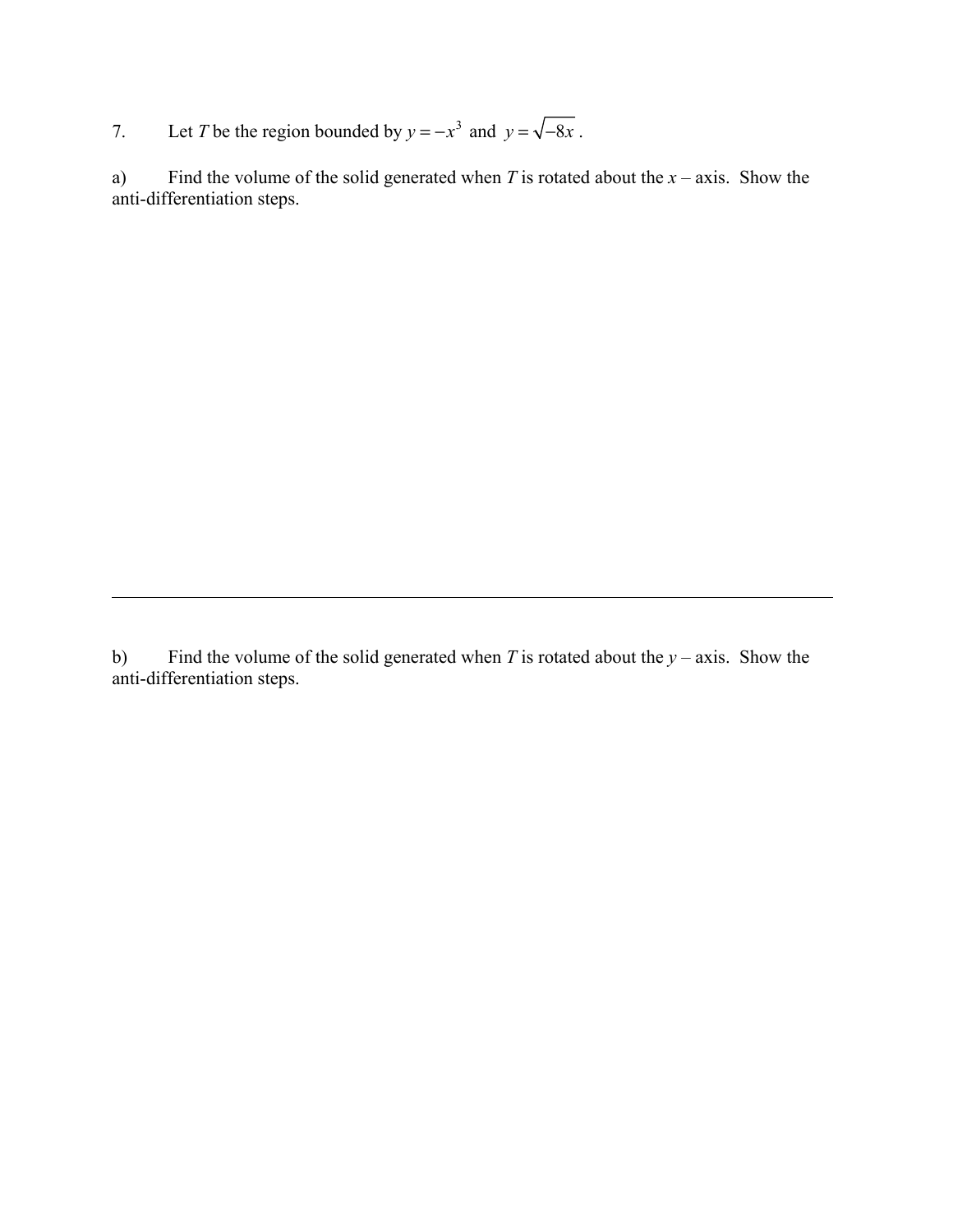

8. Let S be the region shown above bounded above by the graph of  $y = 3\cos x$  and below the graph of  $y = e^{x^2}$ .

a) Find the volume of the solid generated when S is revolved about the *x*-axis.

b) Let the base of the solid be the region S. Find the volume of the solid where the crosssections perpendicular to the *x*-axis are rectangles which are twice as tall as they are wide.